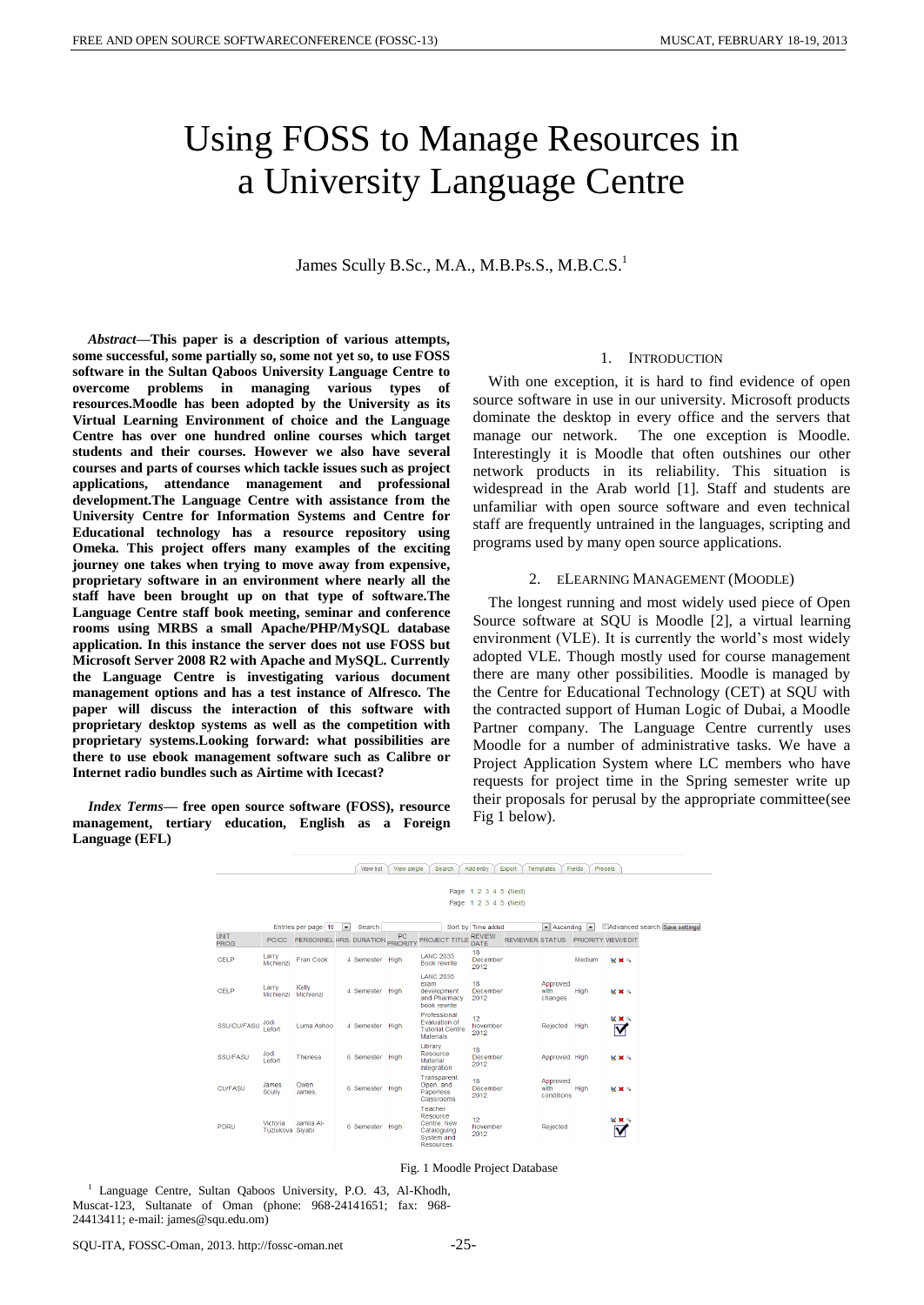We also have an Absence Recording database to log student absences. Both these use the Moodle database activity to manage the data. We have also used the Forum activity to conduct debates, notable about course restructuring. The questionnaire activity allows us to conduct surveys and quickly collate the data from these. The most notable of these is the newly developed academic appraisal questionnaire which we hope to put into operation later this year (see Fig 2 below).

|                                 | <b>Teaching Goals:</b>                                                                                                                                                                                                                                                                                                                                                                                                                                                                                                                                                                                            |                |                |         |                |                |  |  |  |  |  |
|---------------------------------|-------------------------------------------------------------------------------------------------------------------------------------------------------------------------------------------------------------------------------------------------------------------------------------------------------------------------------------------------------------------------------------------------------------------------------------------------------------------------------------------------------------------------------------------------------------------------------------------------------------------|----------------|----------------|---------|----------------|----------------|--|--|--|--|--|
|                                 | Please rate the importance of each of the goals listed below to you. Assess each goal's importance to what you<br>deliberately aim to have your students accomplish, rather than the goal's general worthiness or overall importance<br>to SQU and the LC. There are no "right" or "wrong" answers; only personally more or less accurate ones. For each<br>goal, choose only one response on the 1- to -5 rating scale. You may want to read quickly through all the goals<br>before rating their relative importance. In relation to the course you are focusing on, indicate whether each goal you<br>rate is: |                |                |         |                |                |  |  |  |  |  |
|                                 | (1) Not applicable - a goal you never try to achieve<br>(2) Unimportant - a goal you rarely try to achieve<br>(3) Important - a goal you sometimes try to achieve<br>(4) Very Important - a goal you often try to achieve<br>(5) Essential - a goal you always/nearly always try to achieve<br>Source:Classroom Assessment Techniques: A Handbook for College Teachers                                                                                                                                                                                                                                            |                |                |         |                |                |  |  |  |  |  |
|                                 |                                                                                                                                                                                                                                                                                                                                                                                                                                                                                                                                                                                                                   |                |                |         |                |                |  |  |  |  |  |
|                                 | Knowledge - Remember previously learned information.                                                                                                                                                                                                                                                                                                                                                                                                                                                                                                                                                              |                |                |         |                |                |  |  |  |  |  |
|                                 | 1<br>$\overline{2}$<br>3                                                                                                                                                                                                                                                                                                                                                                                                                                                                                                                                                                                          | $\overline{4}$ | 5              |         |                |                |  |  |  |  |  |
|                                 | $\circ$<br>$\odot$<br>$\circledcirc$<br>Learn terms and facts of this subject                                                                                                                                                                                                                                                                                                                                                                                                                                                                                                                                     | $\odot$        | $\odot$        |         |                |                |  |  |  |  |  |
|                                 | $\odot$<br>$\odot$<br>$\circledcirc$<br>Learn concepts and theories in this subject                                                                                                                                                                                                                                                                                                                                                                                                                                                                                                                               | $\odot$        | $\odot$        |         |                |                |  |  |  |  |  |
|                                 |                                                                                                                                                                                                                                                                                                                                                                                                                                                                                                                                                                                                                   |                |                |         |                |                |  |  |  |  |  |
| 8                               | Comprehension - Demonstrate an understanding of the facts.                                                                                                                                                                                                                                                                                                                                                                                                                                                                                                                                                        |                |                |         |                |                |  |  |  |  |  |
|                                 |                                                                                                                                                                                                                                                                                                                                                                                                                                                                                                                                                                                                                   | 1              | $\overline{a}$ | 3       | $\overline{4}$ | 5              |  |  |  |  |  |
|                                 | Develop ability to draw reasonable inferences from observations                                                                                                                                                                                                                                                                                                                                                                                                                                                                                                                                                   | $\odot$        | $\odot$        | $\odot$ | ⊙              | $\odot$        |  |  |  |  |  |
|                                 | Learn to appreciate important contributions to this subject                                                                                                                                                                                                                                                                                                                                                                                                                                                                                                                                                       | $\circ$        | $\circ$        | $\odot$ | $\odot$        | $\odot$        |  |  |  |  |  |
| 9                               | Application - Apply knowledge to actual situations.                                                                                                                                                                                                                                                                                                                                                                                                                                                                                                                                                               |                |                |         |                |                |  |  |  |  |  |
|                                 |                                                                                                                                                                                                                                                                                                                                                                                                                                                                                                                                                                                                                   | 1              | $\overline{2}$ | 3       | $\overline{4}$ | 5              |  |  |  |  |  |
|                                 | Develop ability to apply principles and generalizations already                                                                                                                                                                                                                                                                                                                                                                                                                                                                                                                                                   | $\odot$        | $\odot$        | $\odot$ | $\odot$        | $\circledcirc$ |  |  |  |  |  |
|                                 | learned to new problems and situations                                                                                                                                                                                                                                                                                                                                                                                                                                                                                                                                                                            |                |                |         |                |                |  |  |  |  |  |
|                                 | Develop problem-solving skills                                                                                                                                                                                                                                                                                                                                                                                                                                                                                                                                                                                    | $\circ$        | $\odot$        | $\odot$ | $\odot$        | $\circ$        |  |  |  |  |  |
|                                 | Improve skill at paying attention                                                                                                                                                                                                                                                                                                                                                                                                                                                                                                                                                                                 | $\circ$        | $\odot$        | $\circ$ | $\odot$        | $\circ$        |  |  |  |  |  |
|                                 | Develop ability to concentrate                                                                                                                                                                                                                                                                                                                                                                                                                                                                                                                                                                                    | $\circ$        | ⋒              | $\odot$ | $\odot$        | $\circledcirc$ |  |  |  |  |  |
|                                 | Improve memory skills                                                                                                                                                                                                                                                                                                                                                                                                                                                                                                                                                                                             | $\circ$        | ⋒              | $\circ$ | $\odot$        | $\circledcirc$ |  |  |  |  |  |
|                                 | Improve listening skills                                                                                                                                                                                                                                                                                                                                                                                                                                                                                                                                                                                          |                | $\odot$        |         |                |                |  |  |  |  |  |
| Fig.1 A questionnaire in Moodle |                                                                                                                                                                                                                                                                                                                                                                                                                                                                                                                                                                                                                   |                |                |         |                |                |  |  |  |  |  |

As Moodle is self-contained and accessed entirely through the browser there are relatively few problems of interaction with proprietary systems. The authors of Moodle have taken pains to offer a filter for text documents pasted into Moodle from Word so that the huge amount of metadata carried by word files can be reduced and text can be reproduced easily in any browser. Whole files can be uploaded and downloaded with complete fidelity and word files linked from the pages of the course will download and open in Word on the desktop. At a server level the University uses a Linux system, however Moodle.org provides a Windows compatible version. Logins are integrated with the University LDAP server and main issues have been with a failure to update the software to recent versions. This is mostly due to the absence of internal support for the applications involved and the complex upgrade path for some activities from Moodle 1.9 to 2.x.

# 3. LEARNING RESOURCE REPOSITORY (OMEKA)

During 2011 the Language Centre conducted research into the best way to store and retrieve teacher resources ranging from images to documents, lesson plans to audio or video supplements for course materials.

Comprehensive repository systems such as D-Space were examined and an extensive feature comparison was done. Key features were ease of use, the ability to store different kinds of files quickly and easily, tagging and ease of management.



The Omeka [3] system was selected and after a change in policy lead to servers that had been purchased on behalf of the Language Centre being taken away into the Centre for Information Systems a copy of Omeka was installed and tested on the CentOS operating system on a Fujitsu server by CIS. This is currently in operation and during the last semester was accessed by over 40 of our 200 plus teachers.

Omeka is, like Moodle, self-contained and accessed entirely through the browser Teachers can upload and download proprietary software file formats (e.g. MSWord, wmv) versions to and from the repository quite transparently. Omeka does not operate on Windows servers however. For users the experience as consumers is simple, no significant training has been done but hundreds of visits have been made to the repository and resources have been downloaded with no issues reported to support people. We have yet to open the upload to all teachers and we anticipate that a few minutes training by example may be necessary for most staff to use this feature. Problems of server software implementation were few and a couple of postings on the Omeka community discussion board soon answered those queries.

# 4. ONLINE ROOM BOOKING (MRBS)

Language Centre staff book meeting, seminar and conference rooms using MRBS [4] a small Apache/PHP/MySQL database application (MRBS, . In this instance the server does not use FOSS but Microsoft Server 2008 R2 with Apache and MySQL. This system has been in operation successfully for about 5 years. The booking system is accessed via Moodle, though this is not strictly necessary, has its own login (does not work with the University LDAP server, though this is also possible). This system is very easy to use, usually take staff less than 5 minutes to learn and is used to book 6 computer labs and a similar number of meeting rooms in 30 minute slots.

MRBS operates on any Linux/Apache/MySQL/PHP (LAMP) server and will also run in a Windows environment. There is no interaction with other desktop programs other than the browser and the program works well with Internet Explorer. It is widely used and the only significant support issue has been the lack of login integration with the University LDAP system. Our information systems centre does not encourage external access to LDAP except by servers they manage themselves.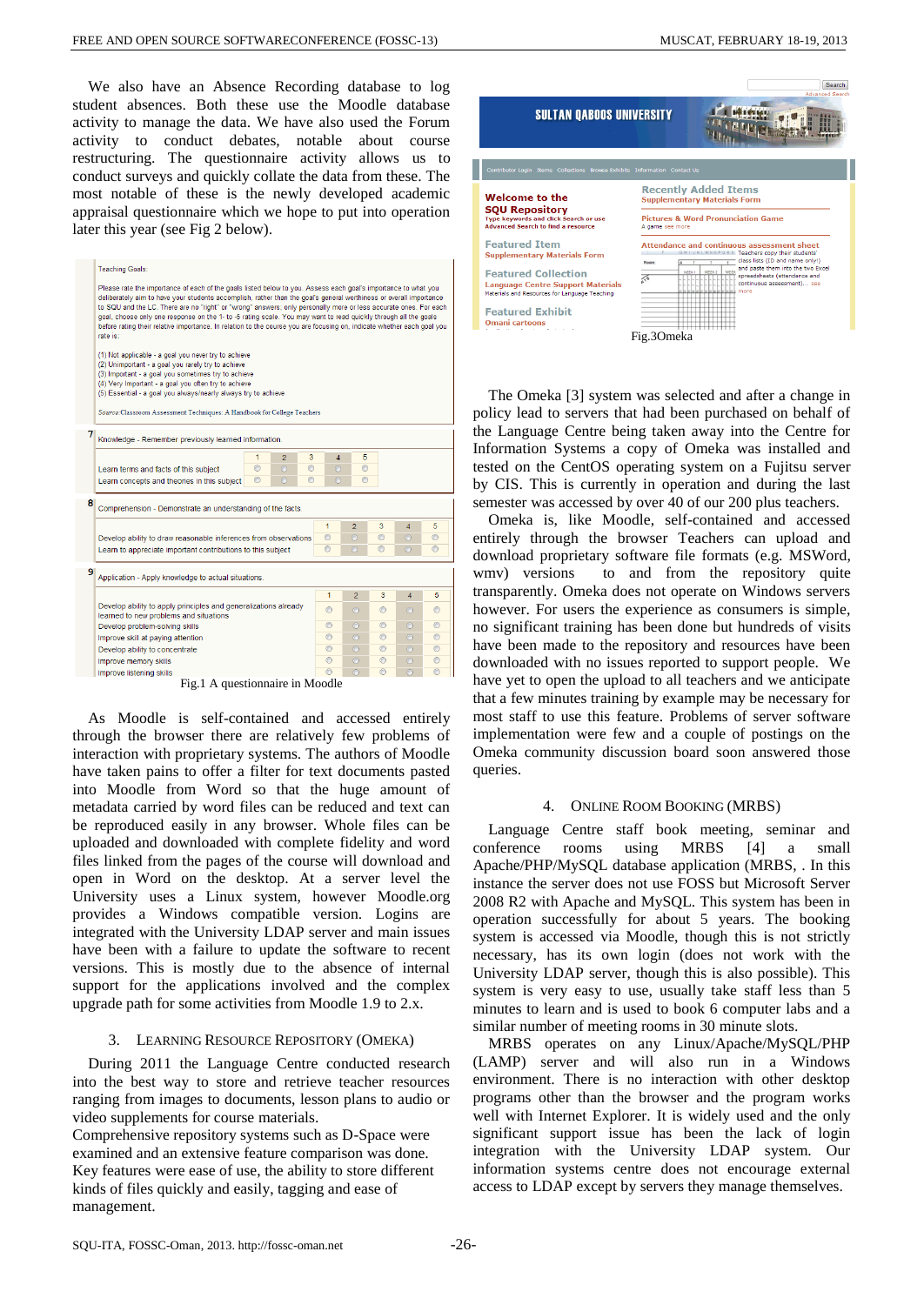

#### Fig.2 MRBS

## 5. DOCUMENT MANAGEMENT (ALFRESCO)

There is currently a need for a document management system in the Language Centre and more widely in the Foundation Programme and possibly University-wide. The requirements of Quality Assurance and Accreditation systems mean that easy access to documents both current and historical has become crucial. The Language Centre is examining various systems including the proprietary DotNetNuke [5] which is used by the University to manage its website and has a Repository add-on. This has a very steep learning curve however and seems unlikely to be widely usable. We are also examining Alfresco [6] a rather more transparent OS offering. Alfresco has an Open Source Community version which is free and uses the Lesser General Public License (LGPL). It creates a web portal using Apache Tomcat and in addition to document management can manage web content. For document management it has full versioning so historical versions of any document can be reviewed and will run under Windows, Linux or Solaris.

| 図<br>My Dashboard                                                                                                                                                           | Sites<br>People                                              | Repository<br>More                                                               |                                                                                                                                                                                                                                                   | Q - | Admi<br>Enter search terms                                  |  |  |  |  |
|-----------------------------------------------------------------------------------------------------------------------------------------------------------------------------|--------------------------------------------------------------|----------------------------------------------------------------------------------|---------------------------------------------------------------------------------------------------------------------------------------------------------------------------------------------------------------------------------------------------|-----|-------------------------------------------------------------|--|--|--|--|
| <b>Repository Browser</b>                                                                                                                                                   |                                                              |                                                                                  |                                                                                                                                                                                                                                                   |     |                                                             |  |  |  |  |
| Documents                                                                                                                                                                   | Create Content *<br>Upload<br>New Folder<br>Selected Items ▼ |                                                                                  |                                                                                                                                                                                                                                                   |     | ır                                                          |  |  |  |  |
| I'm Editing<br>My Favorites                                                                                                                                                 | 酵<br>Repository > Sites > Colocs > ColocumentLibrary         |                                                                                  |                                                                                                                                                                                                                                                   |     |                                                             |  |  |  |  |
|                                                                                                                                                                             | Select -                                                     |                                                                                  | $1 - 9$ of $9 < 1$ >>                                                                                                                                                                                                                             |     | Et Name v<br>г                                              |  |  |  |  |
| * Repository<br>Repository<br>Data Dictionary<br><b>D</b> Guest Home<br><b>B</b> Sites<br>Appraisal<br>english-for-medic<br><b>P</b> lodoos<br>documentLibr<br><b>Fa</b> AP | п<br>п                                                       | No Description<br>No Tags<br>$\frac{1}{2}$ Favorite<br>No Description<br>No Tags | AP (Academic Programmes)<br>Modified 2 months ago by Administrator<br>□ △ Like 0 □ © Comment<br>CASS (Curriculum, Assessment and Student Support)<br>Modified 10 months ago by LC Admin<br>17 Favorite   <i>C</i> a Like 0   <sup>□</sup> Comment |     | <b>Lib View Details</b><br><b>Edit Properties</b><br>+ More |  |  |  |  |
| <b>DI CASS</b><br>DDs Comr<br>$\Box$ PDAR<br>Ph.D Appl<br><b>Promotion</b><br><b>A</b> Quality As<br><b>Recruitme</b><br>Steering C<br>a swsdp                              | D.                                                           | <b>DDs Committee</b><br>No Description<br>No Tags<br>No Description              | Modified 2 months ago by Administrator<br>12 Favorite   7a Like 0   <b>■</b> Comment<br><b>PDAR</b> (Professional Development and Research)<br>Modified 2 months ago by Administrator                                                             |     |                                                             |  |  |  |  |
|                                                                                                                                                                             |                                                              |                                                                                  | Fig3 Alfresco                                                                                                                                                                                                                                     |     |                                                             |  |  |  |  |

Desktop integration with MS Office is a feature that will be important as this is the document creation software of choice in the Language Centre. We have an Intranet version running currently on a Windows 2008 server. Alfresco can be used as a "drive" on the desktop though Windows network authorization can be a headache in Windows 7, despite working flawlessly in Windows XP. The online

manuals and community support are extensive, though they have not been made use of so far.

## 6. OTHERS

The Language Centre is currently starting a project to examine the possibilities of "podcasting" and "radio" for use by our students to help develop their oral and aural skills. We have proposed the use of Sourcefabric Airtime (programme management automation software) [7] and Icecast (GPL streaming multimedia server) [8] FOSS packages. These would require a server to be managed by the information systems centre. We are also looking at ebooks and how these might be introduced and managed. The Calibre [9] server looks promising and Sigil [10] might serve to help convert old resources to ebooks and help write new ones.

# 7. CONCLUSION

All these programs have been implemented with minimal support and rarely go wrong except when there are hardware faults, electricity cuts or human error! It is fair to say that the learning curve for users on these applications is gentle and at least one case (MRBS) scarcely any training is necessary at all. To use Omeka as a consumer is similarly painless. The applications rarely fail. Most issues with using these applications have been a result of a paucity of IT professionals in the University familiar with the programs required to use them. Whereas we have Oracle widespread throughout the University and supported by several technicians and managers, Postgres and MySQL are not. Scripting with PHP is not a skill demonstrated by many of our technical staff or programmers.

The purpose of this paper is to show you how a very small number of FOSS programs have been made use of in a Language Centre. Despite an overwhelming emphasis on proprietary software in the University, FOSS can be used successfully, largely because it can be implemented quickly and easily with minimal technical support and because it is reliable. Initiative such as these are highly cost-effective and with more technical expertise could probably be far more widespread and even save the University money if used instead of expensive proprietary systems. I want to encourage you to ask questions and discuss the possible uses of FOSS in your institution. I want to suggest you can do so even despite a lack of encouragement from your technical support and suggest that the open source philosophy of community support can help to mitigate any risks you take as these systems become more important to your organization.

### **REFERENCES**

- [1] A. Hamdan, "How Open Source Can Become an Integral Part of Our Lives in the Arab World? | Jordan Open Source Association," *Jordan Open Source Association*. 26-Jul-2011.
- [2] [Moodle.org: open-source community-based tools for learning," 2013. [Online]. Available: https://moodle.org/. [Accessed: 22-Jan-2013].
- [3] Omeka, 2013. [Online]. Available: http://omeka.org/. [Accessed: 22- Jan-2013].
- [4] J. Beranek, *MRBS: Meeting Room Booking System*. 2012.